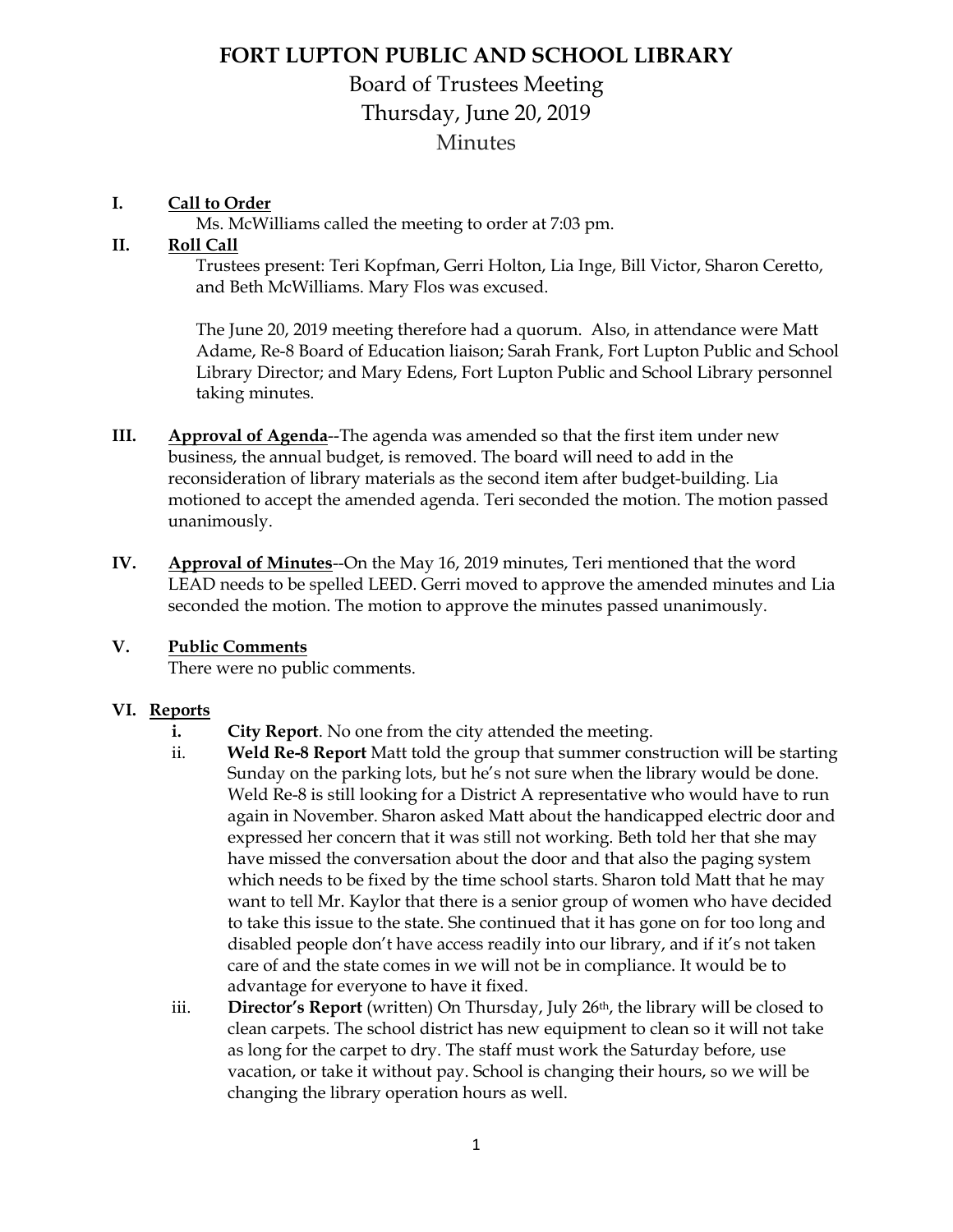The library will open at 7:00 am and closing at 7:00 pm which allows the students have a half hour before school which is standard in most high school libraries. There are very few patrons between 7:00 pm and 8:00 pm, averaging about .5 a person a day. Andrew with facilities at the school district is looking at changing the window signs above the outside doors. If that can't be done, we can do some other signage on the side of the doors.

On the land update, the engineer just finished his report today and gave to Sarah this afternoon. His recommendation is that we move forward with our chosen piece of land. Sarah will send the report to everyone if they'd like. There is a cost estimate on the last page and summary that she will talk about. The site is located at Rollie Street and Collector Road which is behind Safeway. Sarah read from the report;

"*The site generally meets all requirement set by Library board and City. No Critical defects of shortcomings have been discovered with the Site. The Site has many advantages associated with being located within a master panned community and Metro district. The PUD and platting documents are still under review by Governing Agencies. Construction plans for master planned community infrastructure (roads, utilities and drainage facilities) are not approved and construction schedules not currently set. The anticipated construction schedule of the library may not match the master planned community approvals and construction schedules. It is recommended that Fort Lupton Library Board secure written contract commitment form landowner/developer to ensure that assumptions above are followed through on. It is recommended that Fort Lupton Library Board evaluate a backup site if written agreement cannot be secured."*

Sarah said that our attorney also mentioned that when we do a letter of intent on the land, we must specify the Metro District and that we are not going to be taxed or roll costs into the cost. They are not going to try to roll those costs in to the cost. Beth asked if our attorney is going to do the letter of intent or the city and Sarah said that it would be the city because they sign the contract. So, the next step for Sarah is to contact the city attorney, Andy Asmus, and also the realtor and let the two of them work on it. Beth asked to have the engineer document forwarded to her and the rest of the board. Sarah handed out copies and will send everyone the email. Teri asked if our realtor feels confident with her discussion with the land owner and things are going well to which Sarah answered yes.

#### iv. **Committee Reports**

1. Sunshine Fund (Ms. Holton) No change \$21.60 balance

#### **VII. Continuing Business**

i. 2018 Summer Construction Update-The School District told Sarah yesterday, Wednesday June 19<sup>th</sup>, that the parking lot will be milled on Sunday and they said that people will still be able to park there until they start resurfacing. They are going to try to pour new concrete right behind the back entrance where the ramp is because it's rough.

Once that is done, they will probably work on the cement on the front, so we will have to use the back entrance as our main entrance. They are looking at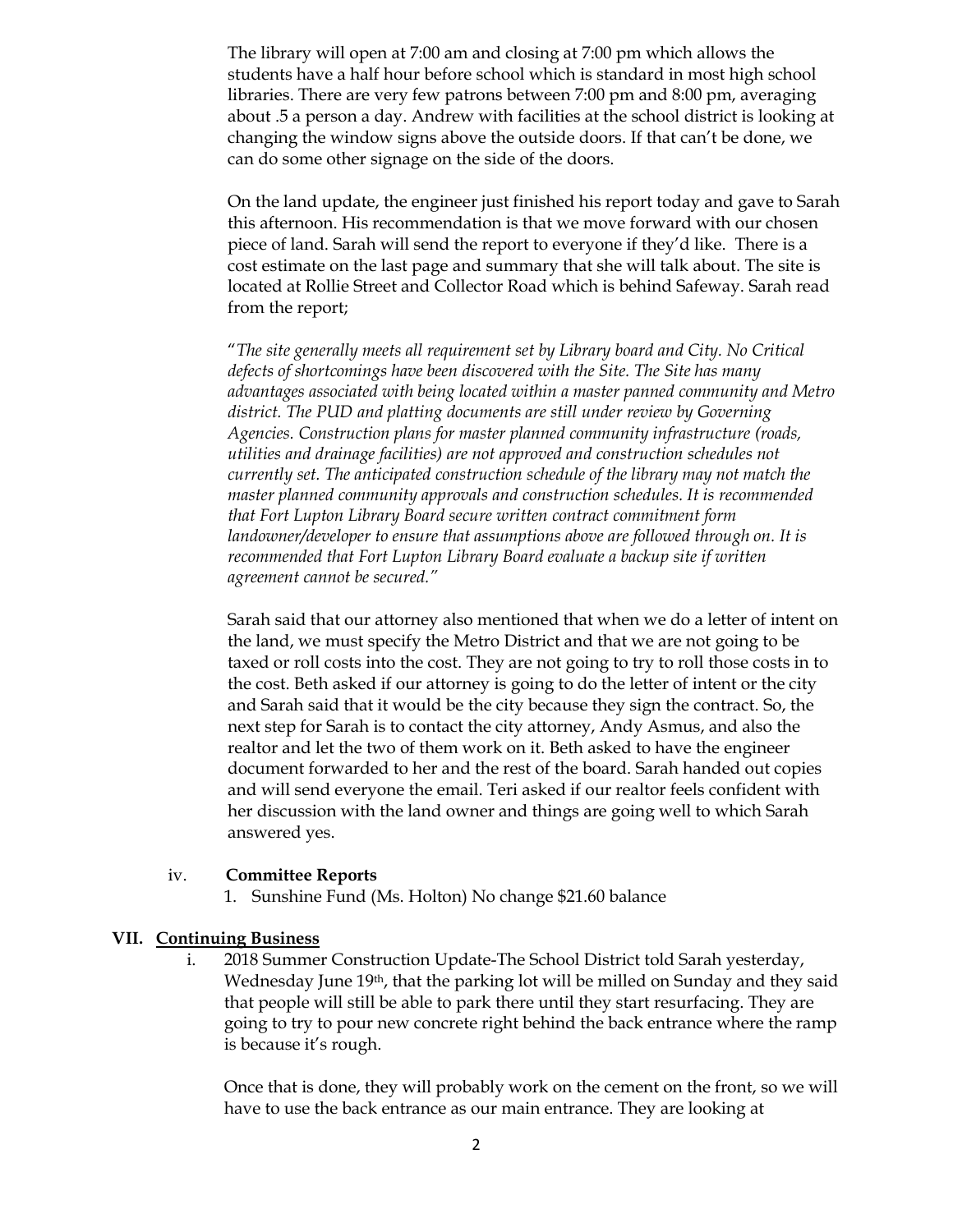hopefully to change out the mechanism on the door because now we can't unlock it. We will have to have someone stay at the door to let people in. Gerri added that is not good use of staff. Beth asked for the time frame for this project and Sarah told her that she was told 4 weeks of actual working time. Beth asked if that is the whole time of our Summer Reading Program and Sarah said that they are not sure if they will be resurfacing immediately after they tear it up. There are multiple parking lot projects and they are tearing up the top layer on all areas and haven't given Sarah a timeline on when they will be back to resurface.

Teri asked if the milled surface will be drivable and walkable for physically challenged. Teri went on to ask about parking in the new parking lot to the north if they could walk to the entrance. Sarah said they could, but the sidewalk is very rough and would be very difficult for anyone who had mobility issues. Lia questioned the ramp and the steepness and has noticed during her walks that it looks very steep. Sarah confirmed that the slope is a concern. Sharon asked about the number of patrons this would affect. Sarah said that there are one or two people with mobility issues that come in almost every day and a whole group that comes in every week. Sharon asked if we could investigate other type of ramp. Lia was concerned about the expenses paid by the library for the school's project and who should pay for an improved ramp. Beth told her that the library pays for expenses during the summer and that the library will probably be financially responsible for projects during the summer. The group agreed that the board will have to study it. Sharon thought the school district may do some of the building or have some ramps in the district and that previously there were some portable ramps in the bus barn. Matt said that he was unaware of any ramps being stored and that the ramps for the portable buildings went with the buildings to other locations.

Sharon asked about a temporary solution. Gerri asked if it was possible that patrons could come through the school. Sarah said it was possible that they could open the other entrance behind this hallway but that there are safety issues because of other hallways coming off of that hallway. There is other construction going on and there is a possibility that kids could end up in other areas.

The handicapped door access is not working.

The School District's Superintendent, Alan Kaylor, told Sarah that they are not sure that the paging system is necessary because we are a city entity. This is real a concern because we don't hear about lockouts and lock downs. Beth asked Matt to ask Mr. Kaylor about this issue next week and email Sarah with a response. Lia asked about students being in the library when school is in session and was told that there are students in the library throughout the day. Beth apologized to Matt for getting beaten up all the time but that is very frustrating.

ii. **Designer/Architect-approval**--Teri reported that the committee selected Barker Rinker Seacat whom are based out of Denver. They have a strong team that are very organized, and they presented a real cohesive company situation. It was very challenging process through the presentations for the group to decide, but it was great to have the owner's rep. present. Both partners were here and they really led them through questions and discussions to really identify the pros and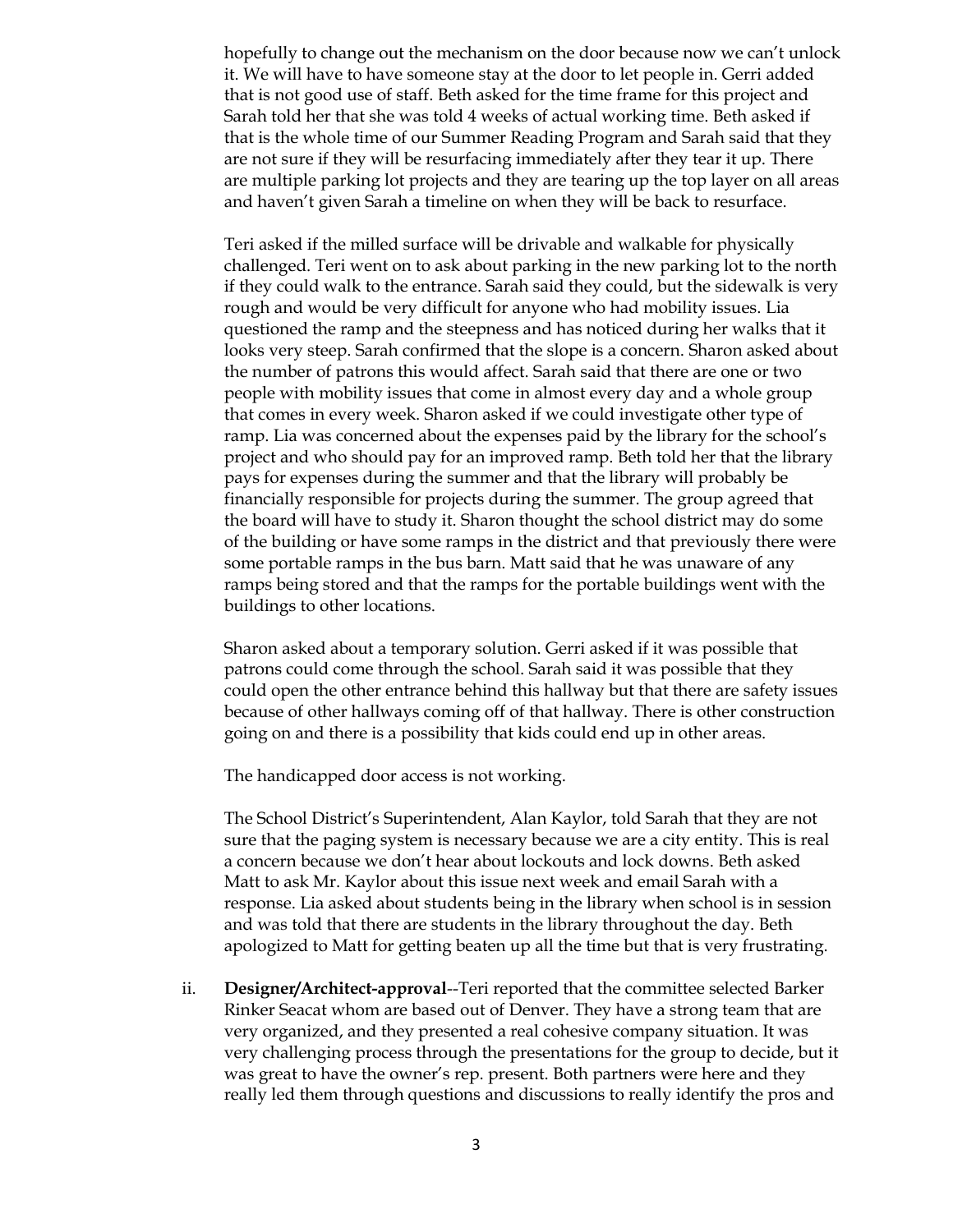cons for each one. Roy Vestal, from public works, was very helpful to with is abilities and knowledge of his lengthy career.

Teri moved to accept the recommendation of the committee to hire Barker Rinker Seacat as the designer/architect. Gerri seconded the motion. The motion passed unanimously.

#### **VIII. New Business**

 **i. Budget – Building**--Lia gave the report for the budget building committee. She said that the document shared was prepared by Wember and it is minus the furniture and fixtures for the next year. Lia continued to say that if you look at the latest balance sheet, we are short there, but we know we need to keep reserves of \$1.5 to \$2 million, hopefully closer to \$2 million if we can. She continued that there's a lot of things going on, we are moving parts with the budget, and we're not sure about future of oil and gas money and we want to make sure we have the reserves.

 Our options are taking out a loan or purchasing land and doing the design work without breaking ground. We know there is a %5 to %8 increase in construction cost thanks to Dan from Wember. Beth mentioned that the library board is not voting on whether to do a loan or waiting today but voting on the budget that the library board is presenting to city council. They will ask questions where we are going to get the funds, but the library board is not voting on it today. Beth thought that the board could present this budget to the city who will ask where the library will get the resources. The board could tell them that there are a couple of options that the library board is considering. Lia asked for questions on the budget as a whole. Gerri said she isn't familiar with the building process and asked what some of the items meant and such as the escalation to midpoint for construction means. Sharon told her that it is for possible increases. Permits and fees lines are blank but show the totals because they are unknown.

 Sarah talked about the evaluation of the site and that assuming we are getting it for \$130,644 per acre with the various items that we must do to the land, the total estimate of the land part of the project is \$426,288. So, it's in our budget amounts. Gerri asked about the owner's rep amount to Wember and if it will be reimbursed by HPLD. Sarah said most of the fee is being reimbursed by HPLD, the \$225,000. Gerri asked about the owner's contingency which Sarah explained that it is 10% of the budget that they estimate of possible things that might go up or might be needed as and Lia added that it is a standard construction cost. On the budget there will be two-line items; capital and services. The library board needs all the information, but the city wants to have only two lines.

 Lia made the motion that the budget be approved, and Gerri seconded the motion. The motion was unanimously approved. Gerri asked about the sq. footage and if it will affect the budget. Sarah stated that the budget is for 16,000 sq. ft. but it can be adjusted.

**ii. Reconsideration of materials** – A patron checked out a music CD called *Okay I'm Sick*, it's alternative music and has a parental advisory sticker on it. The patron filled out the form stating that there is nasty language, nothing good about the material, and not good for children as it makes them think bad things. They had listened to the entire material. Sarah said staff picked the item because they had seen a Forbes's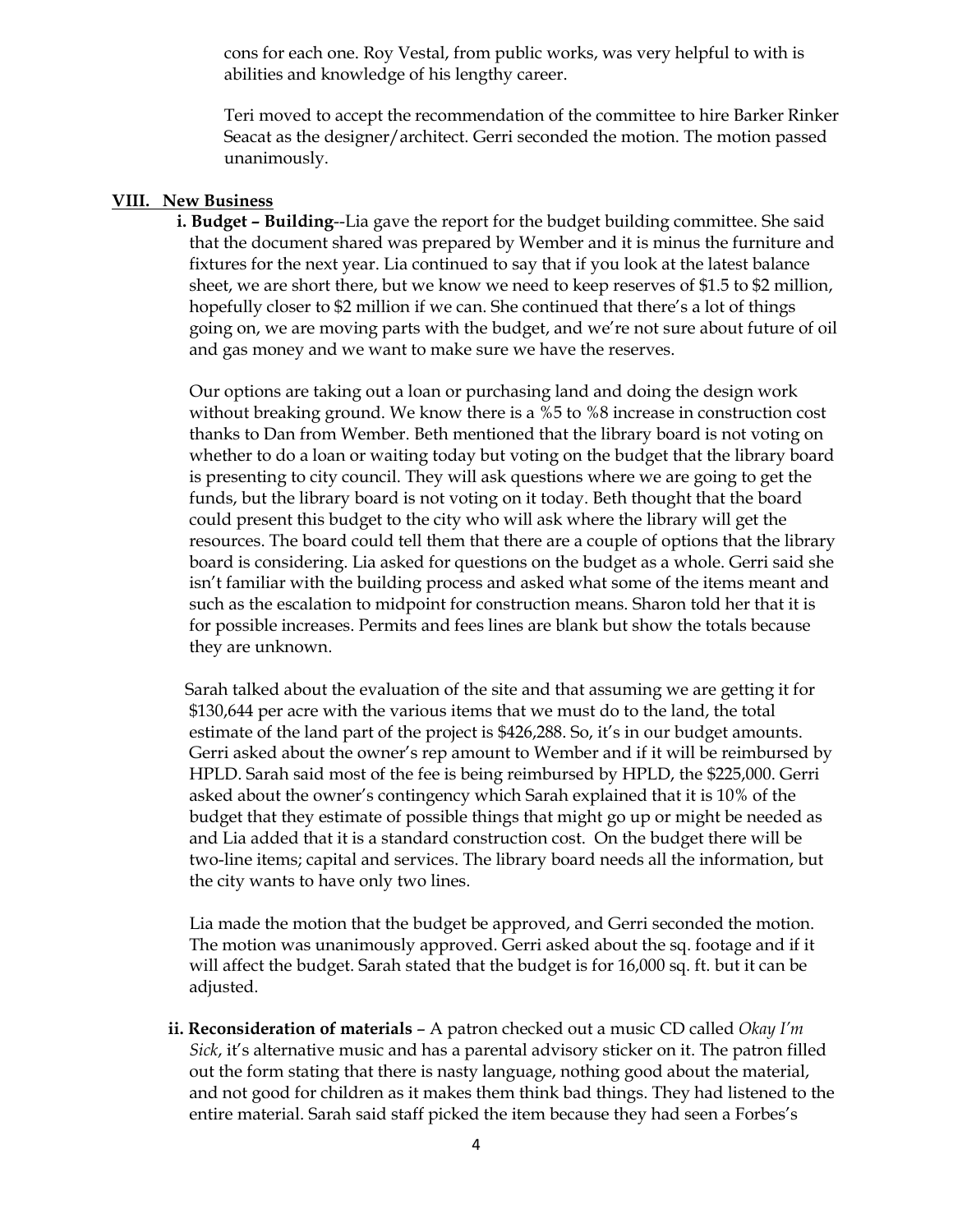article that said it helped with depression. Sarah had given the board a summary of the words, she said that 2 songs play on consistently on our local radio stations and won best new alternative artist on IHeart music awards this year, the video has 12 million views after being around for 10 months, ranked #2 on Billboard mainstream rock song category, number one hit on Billboard mainstream rock songs, it has only been in our collection for 6 weeks and has been checked out 5 times.

 Teri asked about the age of the person and was told that they are adult. There is a parental advisory sticker on the cover. Lia asked if the person had gotten it for children and Sarah said it was for personal use, not shared with children. Bill thought that if we take this out we would have a lot of the music that would also have to go. Lia asked if a child would be allowed to check it out and Sarah answered that it is up to the parent to monitor what children are checking out. Teri commented that if a book had similar content, it would be in the adult section, but anyone could check it out and Sarah answered yes.

 Bill made the motion that this material is left in the collection and Lia seconded the motion. Gerri asked about the challenge process and if the board will have to notify the person. Sarah confirmed that communication will happen within 21 days of the request. The motion carried unanimously, and Sarah will write a letter.

#### **iii. Policies**

- a. Budget Policy—The proposed change was written by the attorney. Teri moved to approve the policy change for budget. Lia seconded the motion and it passed unanimously.
- b. Behavior Policy--This was discussed at work session and Beth asked if there was any other discussion regarding this policy update. Gerri moved to approve this policy update. Teri seconded the motion. The motion passed unanimously.

Beth asked if the board wanted to amend the agenda for the items that were not discussed in the work session. Teri moved to amend the agenda, Sharon seconded that motion. It carried unanimously.

**iv. SRP**--Sarah said there were 231 children registered and that the teens were registered at the schools when we gave them books for summer reading to assist with preventing the "summer slide". There were 1,135 kids at the Middle School and the High School, plus another 55 teens registered that are not part of those two schools. There are 92 adults signed up for SRP which brings the total to 1,513 people who are participating in this year's summer reading program.

When asked about the previous years, Sarah said that last year the total was 1388, in 2017 the total was 265, in 2016 there were 329. This increase in the last two years is because of the books we are giving away books as an experiment to see if it helps the students. Sharon asked if we are still accepting donations for the SRP. Sarah said that we are and that we've received a couple for this year. We solicited businesses for donations 3-4 years ago. Sharon thought that they could use donated funds for tee shirts and books.

**v. Quilt show reception** Sharon reported that Forlurado may help with punch. Someone donated brownies last year that went over really well. People love the punch. Teri asked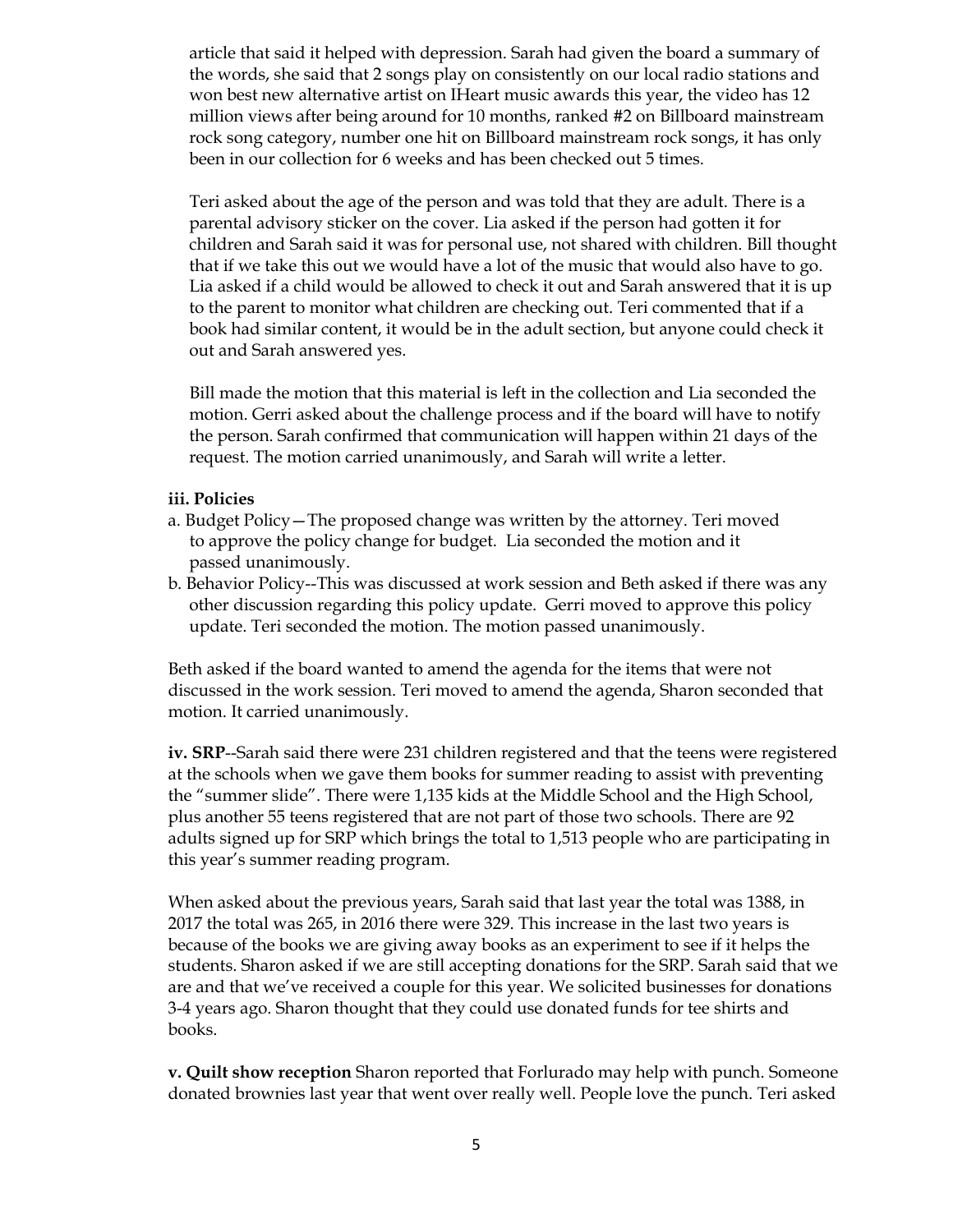about Forlurado getting and making the punch but not serving it at the reception. Sharon said that the volunteers could serve.

Sharon reported that last year 329 signed the guest book but not everyone who attended signed. The city will hopefully be providing transportation again, that really helped the attendance. The Foxy Quilters will not do the documenting this year. Sarah said they would have needed to know well in advance and notified her not to put it in our advertising.

**vi. Adult Programs** The board talked about adult program attendance numbers in the past and the present and discussed what had gone up or down on a spreadsheet. The spreadsheet pertains to this year and last year. Sharon suggested to document the past three years which would be 2017, 2018, and 2019. Sharon added that she would also like to see 2016. Sharon also said people hated the tea this year and that teas are more than tea and cake. Lia said for years it was billed as a mother daughter tea, but she chose not to come because of the presenter. Sharon said that when they first started the tea, people brought in food and that people want it to return to the way it was. Sharon continued to say that families would come in four or five generations. Sarah said that catering was over a thousand dollars and that didn't include the performer. Sarah also said that you can't do a pot luck if there are kids attending per Weld Health Department.

Beth said that the board does not decide programs but asked the members if they want to give opinions to Sarah on whether to go back to the original concept. Beth expressed her concern about the expenses and the cost of programs in lue of the tightening the budget dollars. Teri said that she has been unable to attend and asked what happens at the tea. She was told the last one we had tea and cakes. Lia said the traditional tea does include sandwiches. Bill thought that this is pretty generational and with the new regulations and everything catered wouldn't be what Sharon wanted anyway. The catering class will not work on Saturdays anymore. It was mentioned that finger sandwiches could be made the night before.

Gerri said that she loves that we offer programs but with attendance do we want to offer different things if there is not more than so many people in the class. Typically, the craft numbers are limited to 10-15 people. Sarah said that some instructors charge a flat fee, but some charge per person with a minimum amount. Adults sign up and usually there is a waiting list. Sharon said the card classes have dwindled so why should we have two classes a month. Sarah said they will be looking at the numbers to decide future programing. Lia thought that Summer is busy for people and the programs may not have the attendance because everyone is so busy. Beth talked about cancelling classes if the numbers aren't there. The book club expense is for books that go into the collection. Bill asked about the random library closures and what happens when a class is scheduled. Sarah said that sometimes they have been cancelled or rescheduled. Beth said that the programs offered by library is not a board decision, it is up to the director and librarians.

Gerri appreciates the programs that are offered and thinks that this is what we should highlight as a role of the library in our community. Sharon said the students highlight what's been done in the classes by creating displays and Gerri suggested making a presentation of cards that are made at card class. Sharon said that some instructors displayed the things that will be make and when people see things they are helpful and good PR for library. Sharon continued that she listens to people talk about the how the